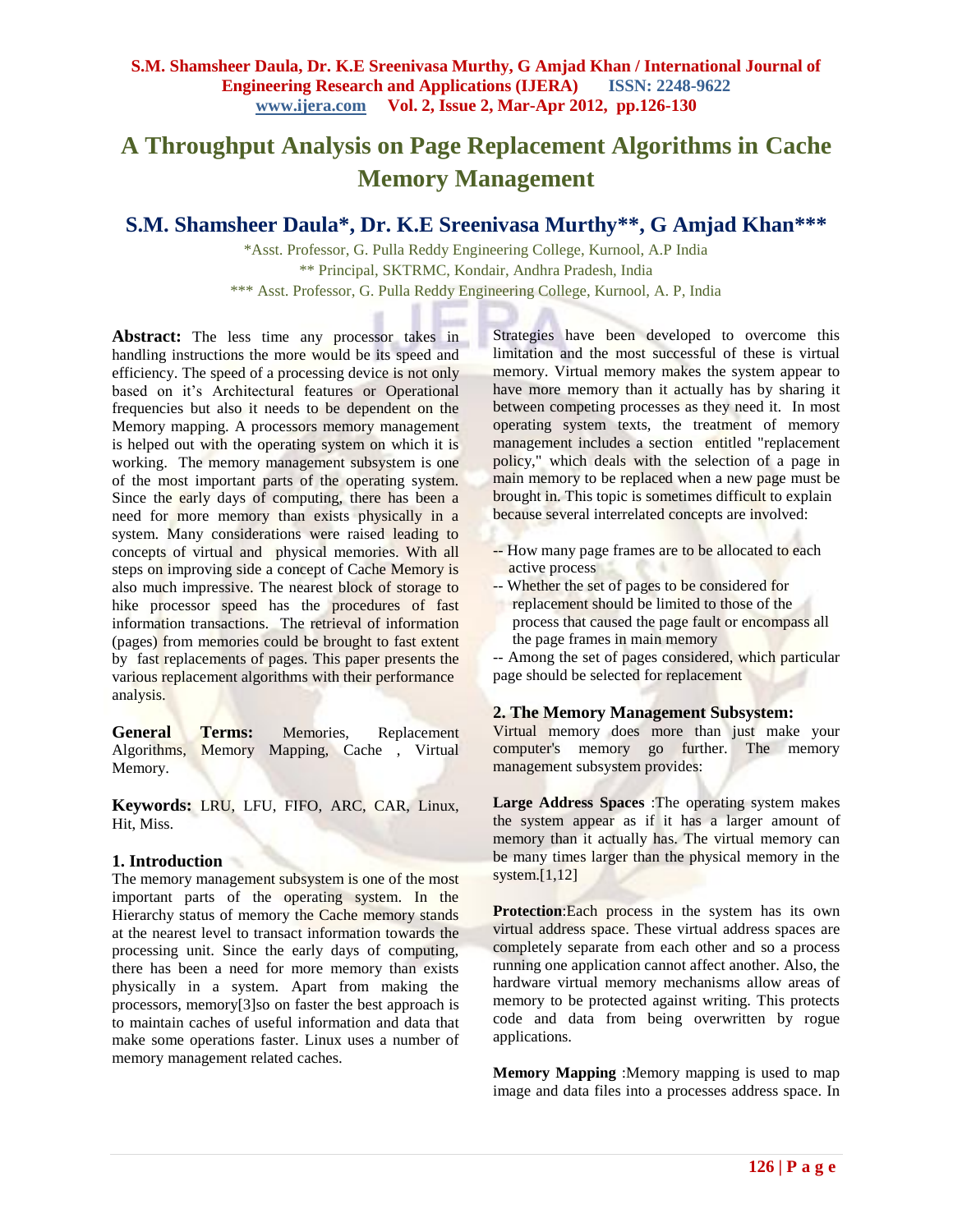memory mapping, the contents of a file are linked directly into the virtual address space of a process.

**Fair Physical Memory Allocation** :The memory management subsystem allows each running process in the system a fair share of the physical memory of the system.

**Shared Virtual Memory** :Although virtual memory allows processes to have separate (virtual) address spaces, there are times when you need processes to share memory. For example there could be several processes in the system running the bash command shell. Rather than have several copies of bash, one in each processes virtual address space, it is better to have only one copy in physical memory and all of the processes running bash share it. Dynamic libraries are another common example of executing code shared between several processes. Shared memory can also be used as an Inter Process Communication (IPC) [22,8,17] mechanism, with two or more processes exchanging information via memory common to all of them. Linux supports the Unix  $T^{\tilde{M}}$  System V shared memory IPC.



**Figure 1:** Abstract model of Virtual to Physical address mapping

# **3. Cache Memory:**

Apart from making the processors, memory and so on faster the best approach is to maintain caches of useful information and data that make some operations faster. Linux uses a number of memory management related caches:

**Buffer Cache**:The buffer cache contains data buffers that are used by the block device drivers.

These buffers are of fixed sizes (for example 512 bytes) and contain blocks of information that have either been read from a block device or are being written to it. A block device is one that can only be

accessed by reading and writing fixed sized blocks of data. All hard disks are block devices.

The buffer cache is indexed via the device identifier and the desired block number and is used to quickly find a block of data. Block devices are only ever accessed via the buffer cache. If data can be found in the buffer cache then it does not need to be read from the physical block device, for example a hard disk, and access to it is much faster.

**Page Cache** : This is used to speed up access to images and data on disk. It is used to cache the logical contents of a file a page at a time and is accessed via the file and offset within the file. As pages are read into memory from disk, they are cached in the page cache.

**Swap Cache** :Only modified (or *dirty*) pages are saved in the swap file. So long as these pages are not modified after they have been written to the swap file then the next time the page is swapped out there is no need to write it to the swap file as the page is already in the swap file. Instead the page can simply be discarded. In a heavily swapping system this saves many unnecessary and costly disk operations.[11,16,20]

**Hardware Caches:** One commonly implemented hardware cache is in the processor; a cache of Page Table Entries. In this case, the processor does not always read the page table directly but instead caches translations for pages as it needs them. These are the Translation Look-aside Buffers and contain cached copies of the page table entries from one or more processes in the system. When the reference to the virtual address is made, the processor will attempt to find a matching TLB entry. If it finds one, it can directly translate the virtual address into a physical one and perform the correct operation on the data. If the processor cannot find a matching TLB entry then it must get the operating system to help. It does this by signalling the operating system that a TLB miss has occurred. A system specific mechanism is used to deliver that exception to the operating system code that can fix things up. The operating system generates a new TLB entry for the address mapping. When the exception has been cleared, the processor will make another attempt to translate the virtual address. This time it will work because there is now a valid entry in the TLB for that address.

# **4. Page Replacement Algorithms :**

A virtual memory system needs efficient page replacement algorithms to decide which pages to evict from memory in case of a page fault.[6,5,13,14,15] Over the years many algorithms have been proposed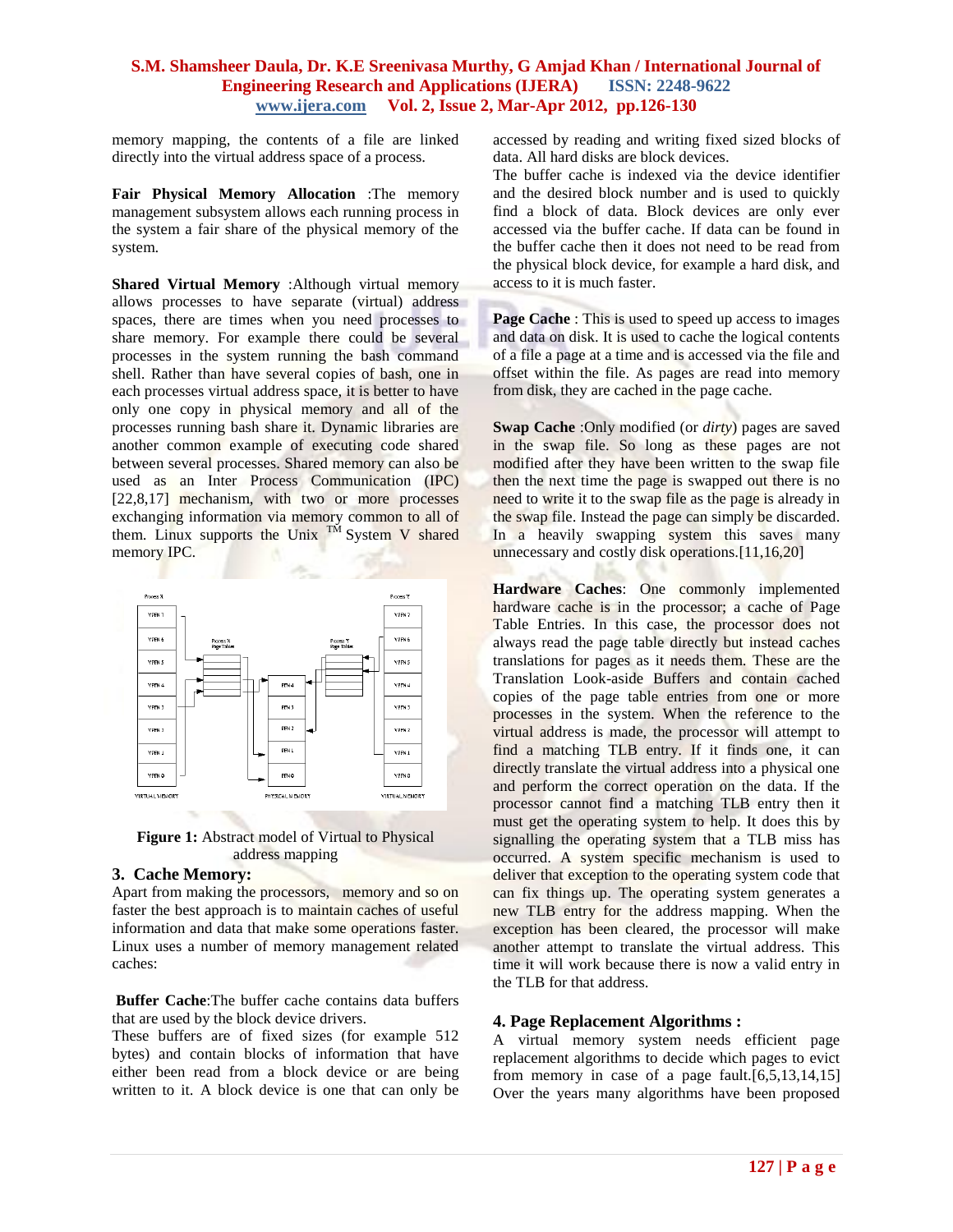for page replacement. Each algorithm attempts to minimize the page fault rate while incurring minimum overhead. As newer memory access patterns were explored, research mainly focused on formulating newer approaches to page replacement which could adapt to changing workloads. A traditional CPU implementation, that contribute to the increase of code density and faster execution.

Both cache and auxiliary memory handle uni-formly sized items called pages. Requests for pages go first to the cache. When a page is found in the cache, a hit occurs; otherwise, a cache miss hap-pens, and the request goes to the auxiliary memory. In the latter case, a copy is paged in to the cache. This practice, called demand paging, rules out prefetching pages from the auxiliary memory into the cache. If the cache is full, before the system can page in a new page, it must page out one of the currently cached pages.[7] A replacement policy determines which page is evicted.

#### **4.1 Optimal and FIFO Algortihms:**

The optimal policy selects for replacement that page for which the time to the next reference is

the longest. It can be shown that this policy results in the fewest number of page faults.[1,16] Clearly, this policy is impossible to implement, because it would require the operating system to have perfect knowledge of future events. However, it does serve as a standard against which to judge real-world algorithms.

The first-in-first-out (FIFO) policy treats the page frames allocated to a process as a circular

buffer, and pages are removed in round-robin style. All that is required is a pointer that circles through the page frames of the process. This is therefore one of the simplest page replacement policies to implement. The logic behind this choice, other than its simplicity, is that one is replacing the page that has been in memory the longest: A page fetched into memory a long time ago may have now fallen out of use. This reasoning will often be wrong, because there will often be regions of program or data that are heavily used throughout the life of a program. Those pages will be repeatedly paged in and out by the FIFO algorithm

#### **4.2 LRU:**

A commonly used criterion for evaluating a replacement policy is its hit ratio—the frequency with which it finds a page in the cache. Of course, the replacement policy's implementation overhead should not exceed the anticipated time savings. Discarding the least-recently-used page is the pol-icy of choice in cache management. Until recently, attempts to outperform LRU in practice had notsucceeded because of overhead issues and the need to pretune parameters. The adaptive replacement cache is a self-tuning, low-overhead algorithm that responds online to changing access patterns. ARC continually balances between the recency and frequency features of the workload, demonstrating that adaptation eliminates the need for the work-loadspecific pretuning that plagued many previous proposals to improve LRU.[5,6,14] ARC's online adaptation will likely have benefits for real-life workloads due to their richness and variability with time. These workloads can contain long sequential I/Os or moving hot spots, changing frequency and scale of temporal locality and fluc-tuating between stable, repeating access patterns and patterns with transient clustered references.

# **4.2 ARC[ Adaptive Replacement Cache]:**

Like LRU, ARC is easy to implement, and its run-ning time per request is essentially independent of the cache size. A real-life implementation revealed that ARC has a low space overhead—0.75 percent of the cache size. Also, unlike LRU, ARC is scanresistant in that it allows one-time sequential requests to pass through without polluting the cache or flushing pages that have temporal locality.[17,11].

Likewise, ARC also effectively handles long peri-ods of low temporal locality. ARC leads to sub-The selftuning, low-overhead, scan-resistant adaptive replacement cache algorithm outperforms the leastrecently-used algorithm by dynamically responding to changing access patterns and continually balancing between workload recency and frequency features. stantial performance gains in terms of an improved hit ratio compared with LRU for a wide range of cache sizes.[6]

**4.3 CAR [CLOCK with Adaptive Replacement]:** CLOCK is a classical cache replacement policy dating back to 1968 that was proposed as a low-complexity approximation to LRU. On every cache hit, the policy LRU needs to move the accessed item to the most recently used position, at which point, to ensure consistency and correctness, it serializes cache hits behind a single global lock.[23,15,16]inates this lock contention. The algorithm CAR is inspired by the Adaptive Replacement Cache (ARC) algorithm, and inherits virtually all advantages of ARC including its high performance, but does not serialize cache hits behind a single global lock.

The average memory reference time is

 $T = m * Tm + Th + E$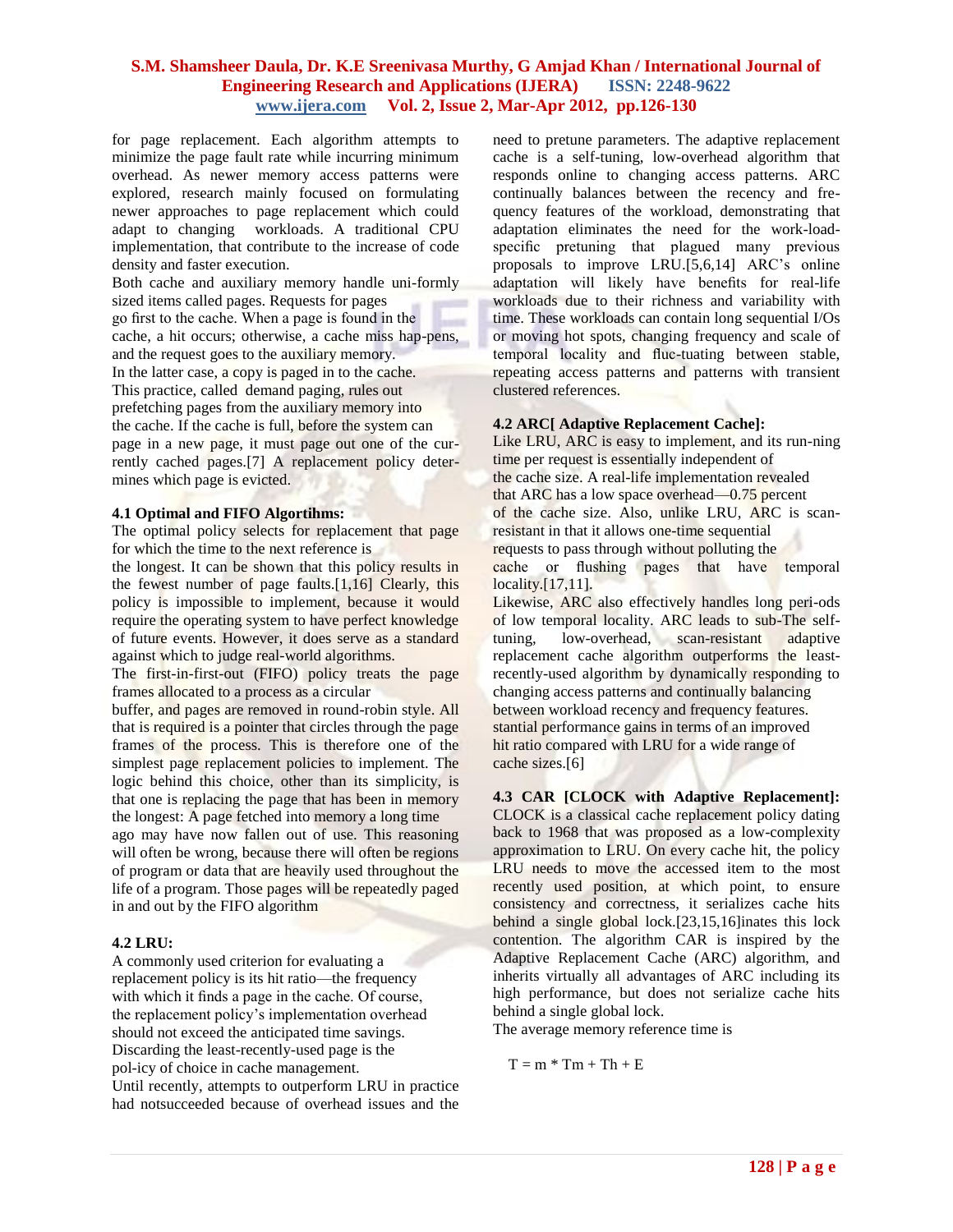CAR is a refinement of the Clock algorithm using the principles of ARC . The basic idea is to maintain two clocks, say, T1 and T2, where T1 contains pages with "recency" or "short-term utility" and T2 contains pages with "frequency" or "longterm utility". New pages ar first inserted in T1 and graduate to T2 upon passing a certain test of long-term utility.[8,17,19] By using a certain precise history mechanism that remembers recently evicted pages from T1 and T2, algorithm adaptively determine the sizes of these lists in a data-

driven fashion. CAR has a very low overhead on cache hits.

CAR is self-tuning. The policy CAR requires no

Tunable parameters, it is scan-resistant. A scan is any sequence of one-time use requests. CAR has very low space over head.

# **4.3.1 Related Operation:**

The first key point of the above algorithm

is the simplicity, where cache hits are not serialized behind a lock and virtually no overhead is involved.  $[22,10,17,18]$ . The second, key point is the continual adaptation of the target size. This observation produced by the below presented steps of operation( Part of the complete function is presented)

#### $CAR(x)$

INPUT: The requested page x. if (x is in T1 ∪ T2) then  $/*$  cache hit  $*/$ Set the page reference bit for x to one. else /\* cache miss \*/ if  $(|T1| + |T2|) = c$  then /\* cache full, replace a page from cache \*/ replace( ) /\* cache directory replacement \*/ if  $((x \text{ is not in } B 1 \cup B2)$  and  $(|T1| + |B1| = c))$  then Discard the LRU page in B 1 . elseif ((| T1 | + | T2 | + | B 1 | + | B 2 | = 2 c) and (x is not in B  $1 \cup B2$ )) then Discard the LRU page in B 2 . endif endif /\* cache directory miss \*/ if (x is not in B  $1 \cup B2$ ) then Insert x at the tail of T1 . Set the page reference bit of x to 0.  $/*$  cache directory hit  $*/$ elseif  $(x \text{ is in } B 1)$  then Adapt: Increase the target size for the list T1 as:  $p =$ min  ${p + max$   $1, | B$ Move x at the tail of T2 . Set the page reference bit of x to 0. /\* cache directory hit \*/ else /\* x must be in B 2 \*/

Adapt: Decrease the target size for the list T1 as:  $p =$ max  ${p - max}$  {1, |

Move x at the tail of T2 . Set the page reference bit of x to 0.

endif

endif

replace() found  $= 0$ repeat if ( $|T1| \geq max(1, p)$ ) then if (the page reference bit of head page in  $T_1$  is 0) then found  $= 1$ ; Demote the head page in T1 and make it the MRU page in B 1 . else Set the page reference bit of head page in T 1 to 0, and make it the ta endif else if (the page reference bit of head page in T 2 is 0), then found  $= 1$ ; Demote the head page in T2 and make it the MRU page in B 2 . else

Set the page reference bit of head page in T 2 to 0, and make it the ta

endif endif

until (found)

# **5. Experimental Results:**

A case of procedure of each explained algorithm is figured by taking page request with page size of 4 KB to 4 MB over a memory block of 16 GB, The results are traced based on the percentage values, the high level end embedded C source is coded to get the results, The Comparisons are Tabulated as

| <b>Cache</b><br><b>Pages</b> | <b>Percentage of Hit Ratios</b> |            |       |             |            |
|------------------------------|---------------------------------|------------|-------|-------------|------------|
|                              | <b>CAR</b>                      | <b>ARC</b> | LRU   | <b>FIFO</b> | <b>OPT</b> |
| 1.024                        | 42.43                           | 39.17      | 38.41 | 33.8        | 32.27      |
| 2,048                        | 51.68                           | 42.2.      | 41.44 | 36.2        | 36.12      |
| 4.096                        | 55.4                            | 47.59      | 46.05 | 39.13       | 38.24      |
| 8,192                        | 65.13                           | 56.14      | 53.06 | 44.8        | 44.19      |

**Table 1:** A comparison of Hit Ratios of the Replacement algorithms

# **6. Conclusions and Future works:**

CAR removes the cache hit serialization problem of LRU and ARC. The CAR attempts to merge the adaptive policy of ARC with the implementation efficiency of CLOCK. The self-tuning nature of CAR makes it very attractive for deployment in environments where no a priori knowledge of the workloads is available. CAR is scan-resistant. A scan is any sequence ofone-time use requests.

CAR moves ahead with new approach CART- Clock Adaptive Replacement algorithm with Temporal